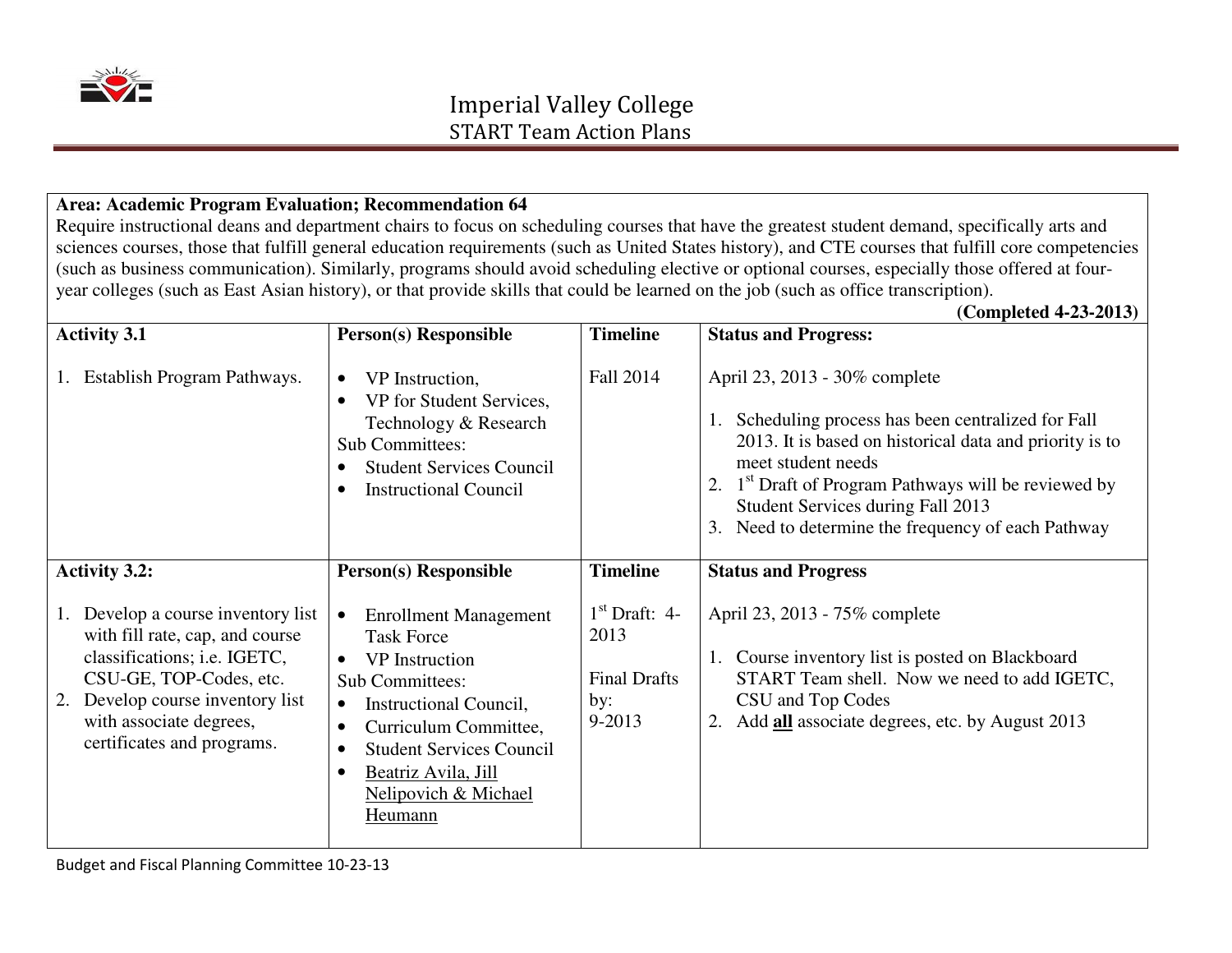

| <b>Activity 3.3:</b>                                                                                                                                                                               | <b>Person(s)</b> Responsible                                                                                                                                                                                                            | <b>Timeline</b>  | <b>Progress</b>                                                                                                                                                 |
|----------------------------------------------------------------------------------------------------------------------------------------------------------------------------------------------------|-----------------------------------------------------------------------------------------------------------------------------------------------------------------------------------------------------------------------------------------|------------------|-----------------------------------------------------------------------------------------------------------------------------------------------------------------|
| 1. Develop a program inventory<br>list.                                                                                                                                                            | <b>Enrollment Management</b><br><b>Task Force</b><br>VP Instruction<br><b>Sub Committees:</b><br><b>Instructional Council,</b><br>$\bullet$<br>Curriculum Committee,<br><b>Student Services Council</b>                                 | April 2013       | April 23, 2013 - 99% complete<br>1. List completed                                                                                                              |
| <b>Activity 3.4:</b>                                                                                                                                                                               | <b>Person(s) Responsible</b>                                                                                                                                                                                                            | <b>Timeline</b>  | <b>Progress</b>                                                                                                                                                 |
| Conduct assessment of course<br>offerings.<br>Create additional objective<br>2.<br>assessment criteria.<br>Evaluate credit and non-credit<br>3.<br>options after assessment has<br>been completed. | <b>Enrollment Management</b><br>$\bullet$<br><b>Task Force</b><br><b>VP</b> Instruction<br><b>Sub Committees:</b><br><b>Instructional Council</b><br>$\bullet$<br>Curriculum Committee,<br><b>Student Services Council</b><br>$\bullet$ | <b>Fall 2014</b> | April 23, 2013 - 20% Complete<br>1. See Activity 1.2 above and<br>Annual Program Review which will include review<br>of success, retention and completion rates |
| <b>Activity 3.5:</b>                                                                                                                                                                               | <b>Person(s)</b> Responsible                                                                                                                                                                                                            | <b>Timeline</b>  | <b>Progress</b>                                                                                                                                                 |
| Conduct assessment of<br>program offerings.<br>Create additional objective<br>2.<br>assessment criteria.<br>3. List and evaluate available                                                         | <b>Enrollment Management</b><br><b>Task Force</b><br><b>VP</b> Instruction<br><b>Sub Committees:</b><br><b>Instructional Council,</b><br>Curriculum Committee,<br>$\bullet$                                                             | <b>Fall 2014</b> | April 23, 2013 - 20% Complete<br>1. See Activity 1.3 above and<br>Annual Program Review for each major and/or<br>program using a form based on FCMAT Tool       |

Budget and Fiscal Planning Committee 10-23-13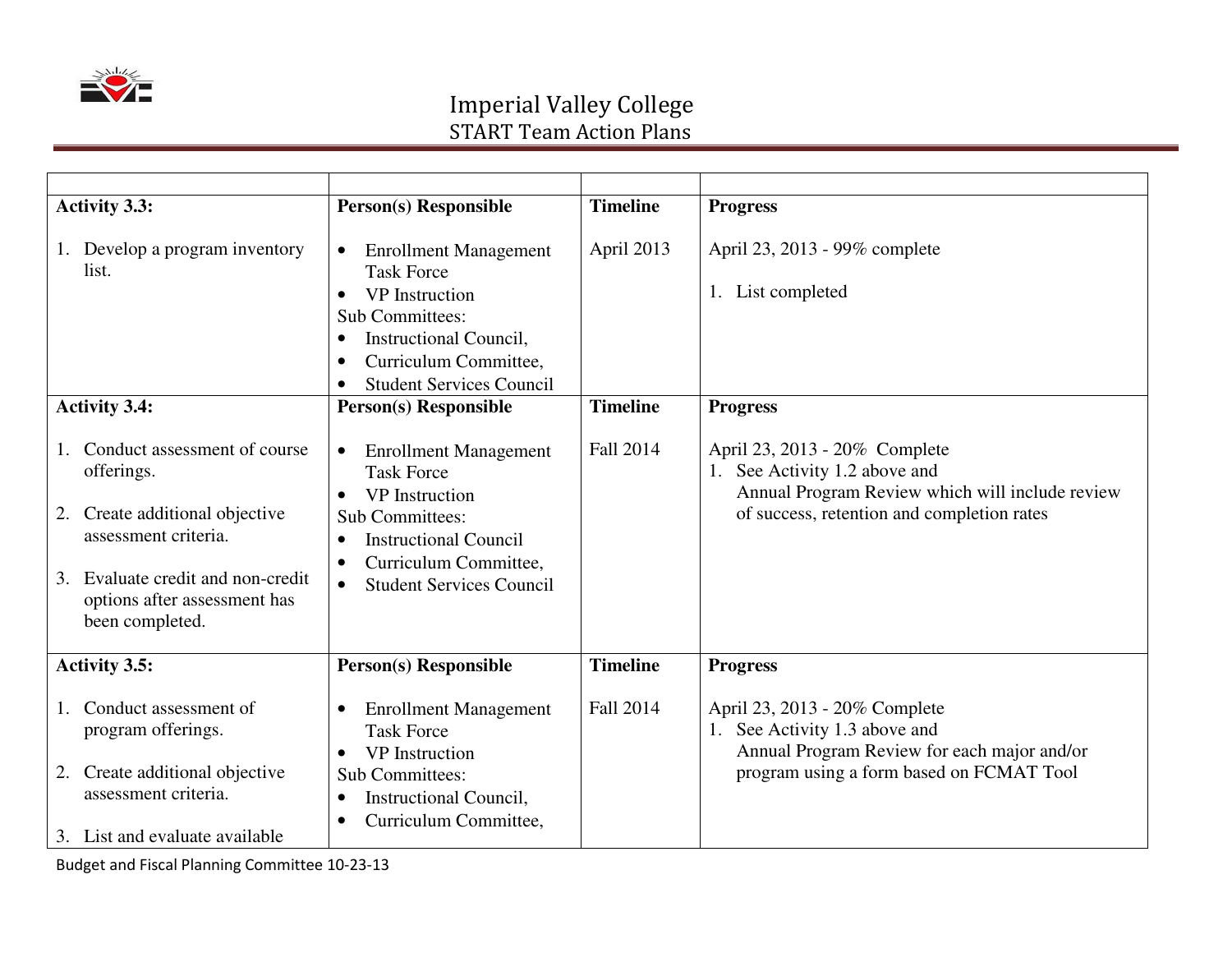

| options including TMC's $\&$<br>University Studies Major after<br>assessment has been<br>completed.                                                                    | <b>Student Services Council</b><br>$\bullet$ |  |
|------------------------------------------------------------------------------------------------------------------------------------------------------------------------|----------------------------------------------|--|
| <b>Evidence:</b>                                                                                                                                                       |                                              |  |
| Course inventory list; and<br>Program inventory list.<br>$\bullet$<br><b>Assessment Criteria Templates</b><br>$\bullet$<br>(when available)<br>List of Completed TMC's |                                              |  |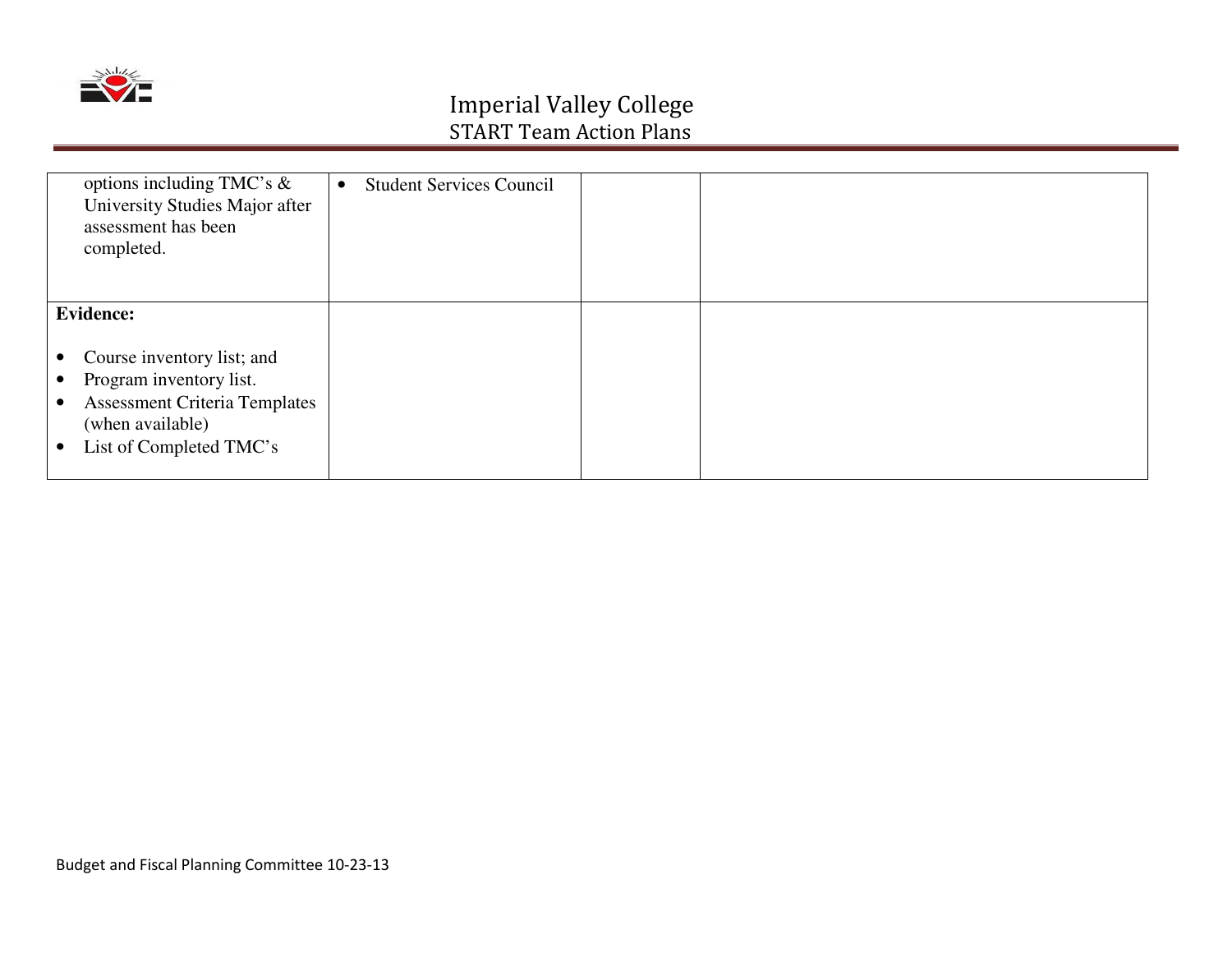

#### **Area: Budget Monitoring; Recommendation 29**

 Use the budget-monitoring tool provided by FCMAT that directs attention to the end-of-year expected results so that staff can better anticipate fiscal year results, identify issues and make early adjustments if needed. By further broadening the application of this tool to each unit overseen by a vice president, the college can develop better budget monitoring and apply resources more effectively.

**(Completed 5-28-2013)**

**Activity 4.1:**  Develop a process that requires the institution and individual programs to utilize the budget monitoring tool which will reflect month-tomonth expenditures. **Person(s) Responsible** • Board • **VP Business** • Executive Council  $\bullet$  Department leaders • Information Technology **Timeline** Academic year 2013-2014 **Status or Progress to Date**  May 28, 2013 – 15% Complete • Conceptual framework  $\bullet$  Utilize Dashboard in development. Each dashboard will be unique to the program/area **Activity 4.2:**  Set a target for an adequate reserve level, goal of 16.6%. **Person(s) Responsible**  $\bullet$  Board • VP Business • Executive Council **Timeline**  May 2013 **Status or Progress to Date**  May 28, 2013 – 100% Complete • Funding Balance Policy • Budget and Fiscal Planning- April 2013 • Academic Senate- May 2, 2013 • College Council- May 6, 2013 **Activity 4.3:**  Develop a Funding Strategy Plan to finance the 16.6% reserve. **Person(s) Responsible** • Board • VP Business  $\bullet$  Executive Council **Timeline**  June 2014 **Status or Progress to Date**  May 28, 2013 – 0% Complete • Will require collaboration with bargaining units **Activity 4.4:**  Ongoing evaluation of the effectiveness of budget planning process to obtain targeted goals such as reserve level goal, operational costs, assumptions, and three-year fiscal projection. **Person(s) Responsible** • **VP Business** • Executive Council **Timeline**  Starting July 2014 **Status or Progress to Date** May 28, 2013 – 0% Complete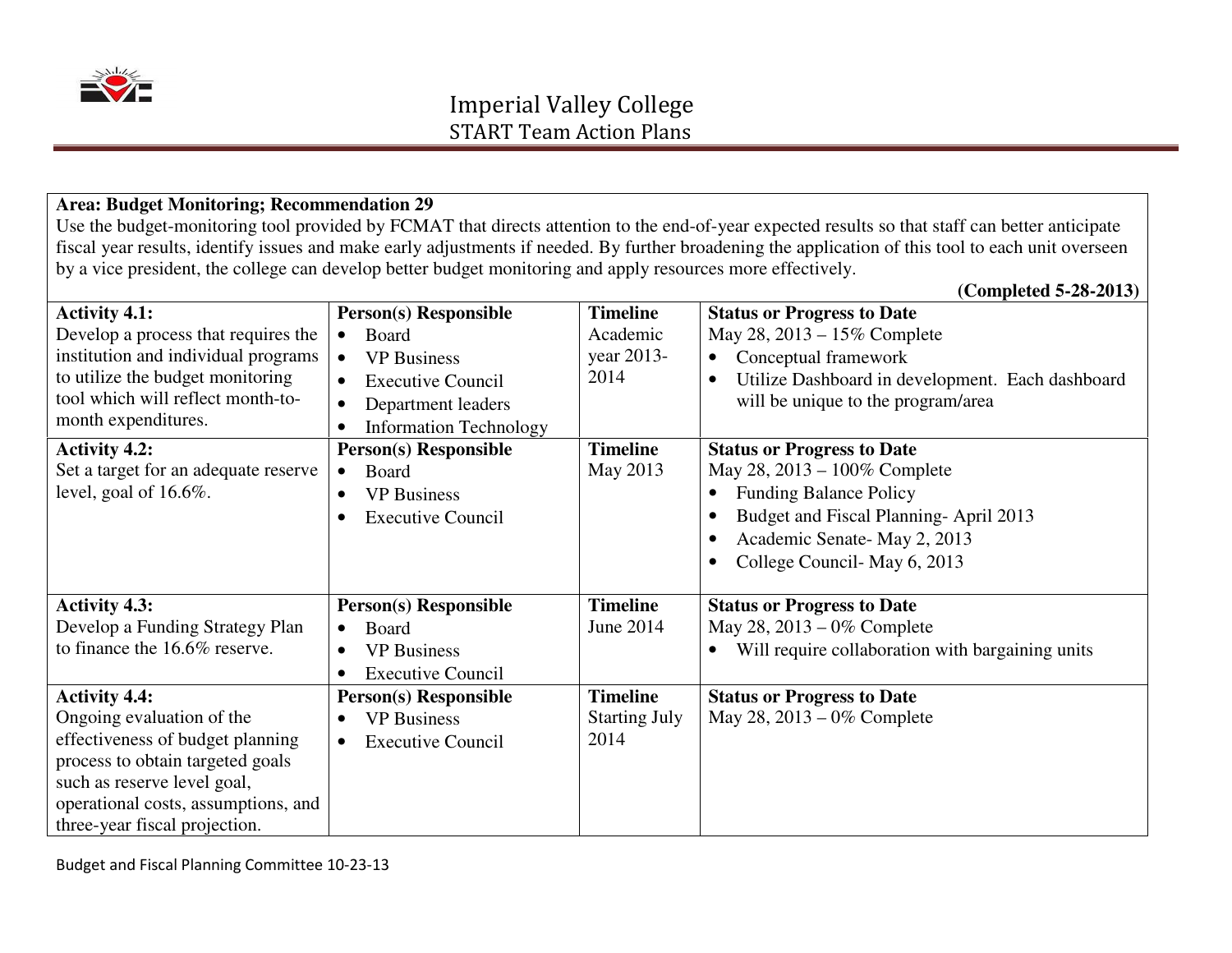

| <b>Evidence:</b>                                                                     |  |  |
|--------------------------------------------------------------------------------------|--|--|
| 1. Budget Monitoring Tool                                                            |  |  |
| 2. Fund Balance Policy                                                               |  |  |
| 3. Funding Balance Strategy Plan                                                     |  |  |
| 4. Minutes from Academic Senate, College Council & Budget & Fiscal Planning Meetings |  |  |
| 5. Three-Year Fiscal Projection                                                      |  |  |
| 6. Budget Assumptions                                                                |  |  |
|                                                                                      |  |  |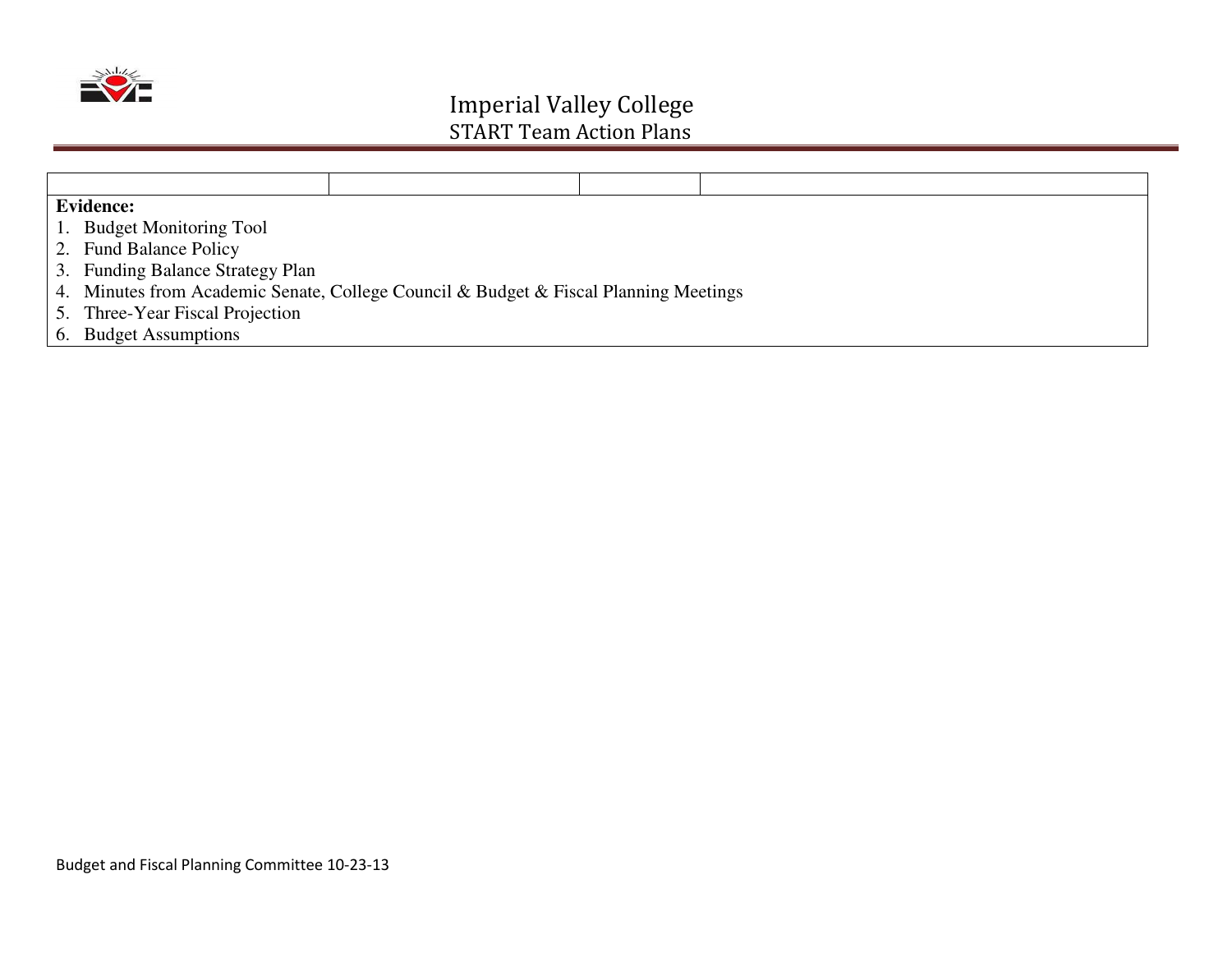

| <b>Area: Fiscal Planning; Recommendation 40</b><br>Develop a working enrollment management program using the guidance provided by FCMAT in this area. |                                                                                                                                                         |                                                                                                                           |                                                                                                                                                                                                                                                                                                                                                                                                                                                                                                                                                                                                         |
|-------------------------------------------------------------------------------------------------------------------------------------------------------|---------------------------------------------------------------------------------------------------------------------------------------------------------|---------------------------------------------------------------------------------------------------------------------------|---------------------------------------------------------------------------------------------------------------------------------------------------------------------------------------------------------------------------------------------------------------------------------------------------------------------------------------------------------------------------------------------------------------------------------------------------------------------------------------------------------------------------------------------------------------------------------------------------------|
|                                                                                                                                                       |                                                                                                                                                         |                                                                                                                           | (Completed 5-28-2013)                                                                                                                                                                                                                                                                                                                                                                                                                                                                                                                                                                                   |
| <b>Activity 5.1:</b>                                                                                                                                  | <b>Person(s) Responsible</b>                                                                                                                            | <b>Timeline</b>                                                                                                           | <b>Status or Progress to Date</b>                                                                                                                                                                                                                                                                                                                                                                                                                                                                                                                                                                       |
| Finalize the Enrollment<br>Management Plan.                                                                                                           | <b>Executive Council</b><br>$\bullet$<br><b>Enrollment Management</b><br><b>Task Force</b><br><b>Institutional Researcher</b>                           | Narrative will<br>be completed<br>by September<br>2013<br>Communicate<br>to campus<br>community<br>by<br>December<br>2013 | May 28, 2013 – 85% Complete<br>Enrollment Management Plan was partially<br>implemented during Summer 2013<br>Fall schedule model done and achieved estimated<br>$\bullet$<br>FTES in a M-F balanced approach without<br>additional portable classrooms, utilized data on fill<br>rates, wait lists, etc.<br>Classroom efficiency assessed simultaneously<br>Fall schedule was reviewed by Student Services in<br>April 2013<br>Model will be used to predict the FTES<br>$\bullet$<br><b>Supporting Documents:</b><br>Enrollment Management power point presentation<br>Productivity & Fill Rate Report |
| <b>Activity 5.2:</b>                                                                                                                                  | <b>Person(s) Responsible</b>                                                                                                                            | <b>Timeline</b>                                                                                                           | <b>Status or Progress to Date</b>                                                                                                                                                                                                                                                                                                                                                                                                                                                                                                                                                                       |
| Develop an Administrative<br>Procedure that depicts the<br>Enrollment Management process.                                                             | <b>Executive Council</b><br>$\bullet$<br><b>Enrollment Management</b><br>$\bullet$<br><b>Task Force</b><br><b>Institutional Researcher</b><br>$\bullet$ | Narrative will<br>be completed<br>by September<br>2013                                                                    | May 28, 2013 – 70% Complete<br>Enrollment Management Process Cycle has been<br>$\bullet$<br>completed and was reviewed by Executive<br>Council<br>Narrative / Policy to follow                                                                                                                                                                                                                                                                                                                                                                                                                          |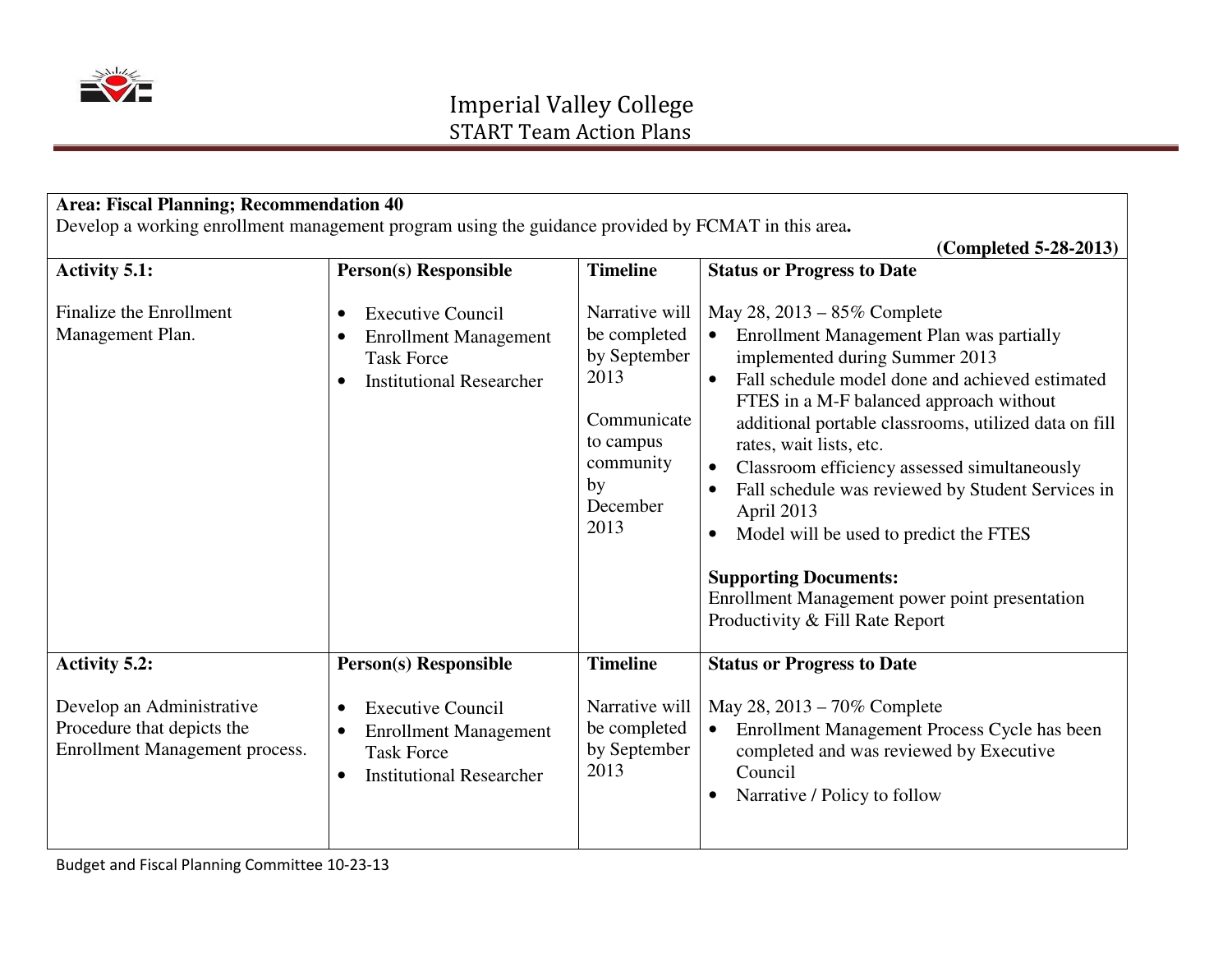

| <b>Activity 5.3:</b>                                                                                                       | <b>Person(s) Responsible</b>                                                                                                                           | <b>Timeline</b>                                                   | <b>Progress</b>                                                                                                                                                                                                                                                         |
|----------------------------------------------------------------------------------------------------------------------------|--------------------------------------------------------------------------------------------------------------------------------------------------------|-------------------------------------------------------------------|-------------------------------------------------------------------------------------------------------------------------------------------------------------------------------------------------------------------------------------------------------------------------|
| Send Enrollment Management<br>Plan and procedures to<br>participatory governance<br>committees.                            | VP, Instruction<br>$\bullet$<br><b>Academic Senate President</b><br>$\bullet$<br>College Council Chair<br>$\bullet$<br><b>Institutional Researcher</b> | September<br>2013                                                 | May 28, 2013 – $65\%$ complete<br>Enrollment Management Task Force: May 20,<br>2013<br>Curriculum Committee: May 2, 2013<br>Instructional Council: May 2013<br>Student Services Council: May 2013<br>Academic Senate: September 2013<br>College Council: September 2013 |
| <b>Activity 5.4:</b>                                                                                                       | <b>Person(s) Responsible</b>                                                                                                                           | <b>Timeline</b>                                                   | <b>Progress</b>                                                                                                                                                                                                                                                         |
| Evaluate the effectiveness of<br>the Enrollment Management<br>Plan.                                                        | <b>Executive Council</b><br>$\bullet$<br><b>Enrollment Management</b><br>$\bullet$<br><b>Task Force</b><br><b>Institutional Researcher</b>             | 4 times per<br>year- after<br>census & end<br>of each<br>semester | May 28, $2013 - 0\%$ Complete                                                                                                                                                                                                                                           |
| <b>Evidence:</b><br>Enrollment Management Process Cycle and Plan<br>2. Current FTE's number and projected number of FTE's; |                                                                                                                                                        |                                                                   |                                                                                                                                                                                                                                                                         |

Current FTE's number and projected number of FTE's; 3. Pam Deegan's Enrollment Management power point presentation.

4. Budget Assumptions document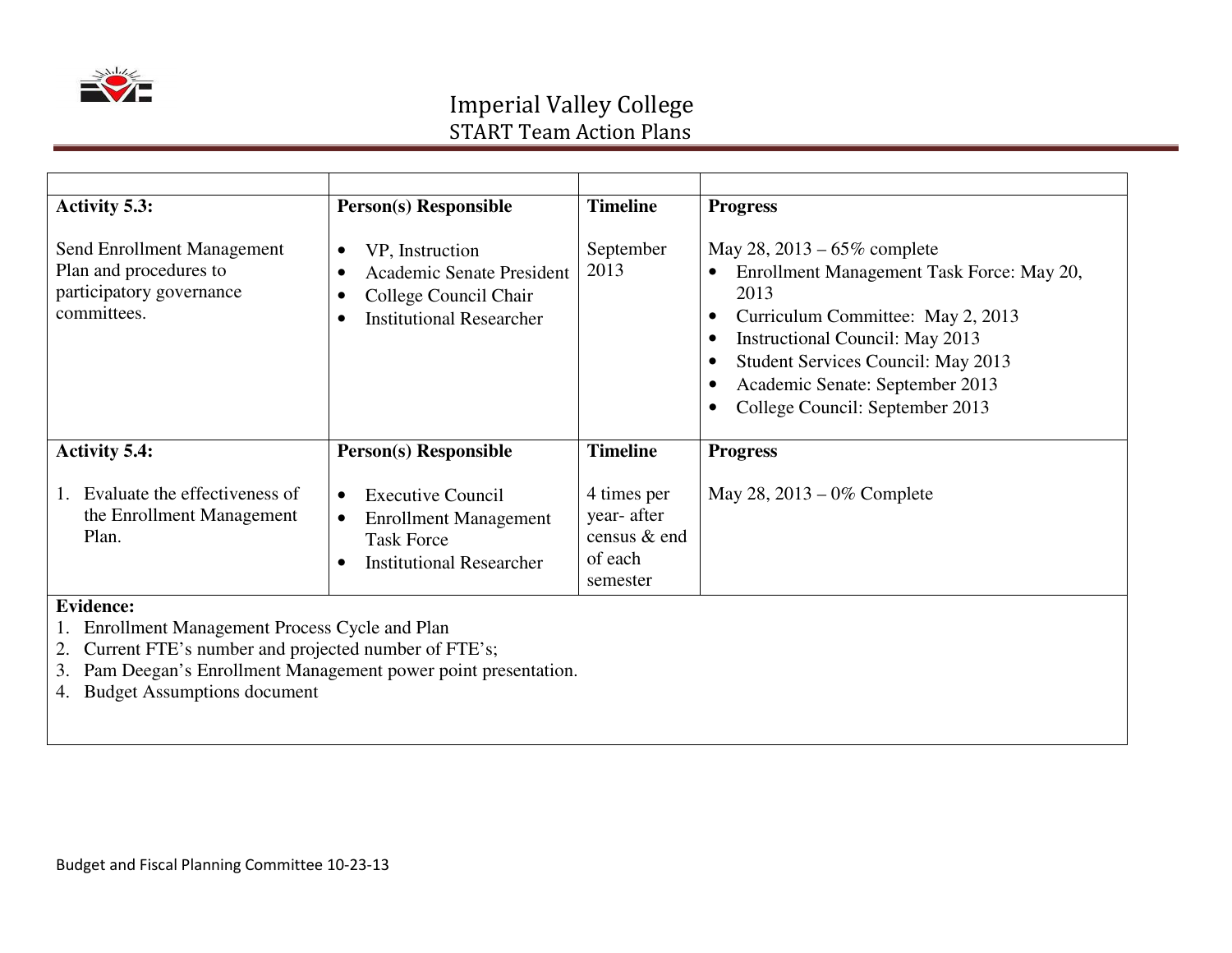

#### **Area: Organizational Review and Budget Development; Recommendation 18**  Establish a closer link between budgeting for classes and the FTES targets, ensuring that the business office and instructional office monitor costs and FTES generated.

This is important because these represent the greatest expense in the budget and the most significant revenue source.

**(Draft 5-28-2013)**

| <b>Activity 6.1:</b>                                                                                                                                               | <b>Person(s) Responsible</b>                            | <b>Timeline</b>                    | <b>Status or Progress to Date</b> |
|--------------------------------------------------------------------------------------------------------------------------------------------------------------------|---------------------------------------------------------|------------------------------------|-----------------------------------|
| Set FTES goal for the next academic<br>year based on a three-year forecast of<br>State funding and to maximize the<br>reimbursement potential.                     | • Board<br>• VP Business<br>• Executive Council         | July 1, 2013 (for<br>AY 2014-2015) | May 28, $2013 - 0\%$              |
| <b>Activity 6.2:</b>                                                                                                                                               | <b>Person(s) Responsible</b>                            | <b>Timeline</b>                    | <b>Status or Progress to Date</b> |
| Program Reviews to<br>1) Determine program health<br>2) Assign FTES targets to<br>Program/Department<br>3) Identify programs for<br><b>Program Vitality Review</b> | $\bullet$ Board<br>• VP Business<br>• Executive Council | November 1, 2013                   | May 28, $2013 - 0\%$              |
| <b>Activity 6.3:</b>                                                                                                                                               | <b>Person(s) Responsible</b>                            | <b>Timeline</b>                    | <b>Status or Progress to Date</b> |
| Set expectations for<br>1) Fill Rates<br><b>FTES</b><br>2)<br>Costs per class or program<br>3)<br>Meeting student class need<br>4)                                 | $\bullet$ Board<br>• VP Business<br>• Executive Council | November 15, 2013                  | May 28, $2013 - 0\%$              |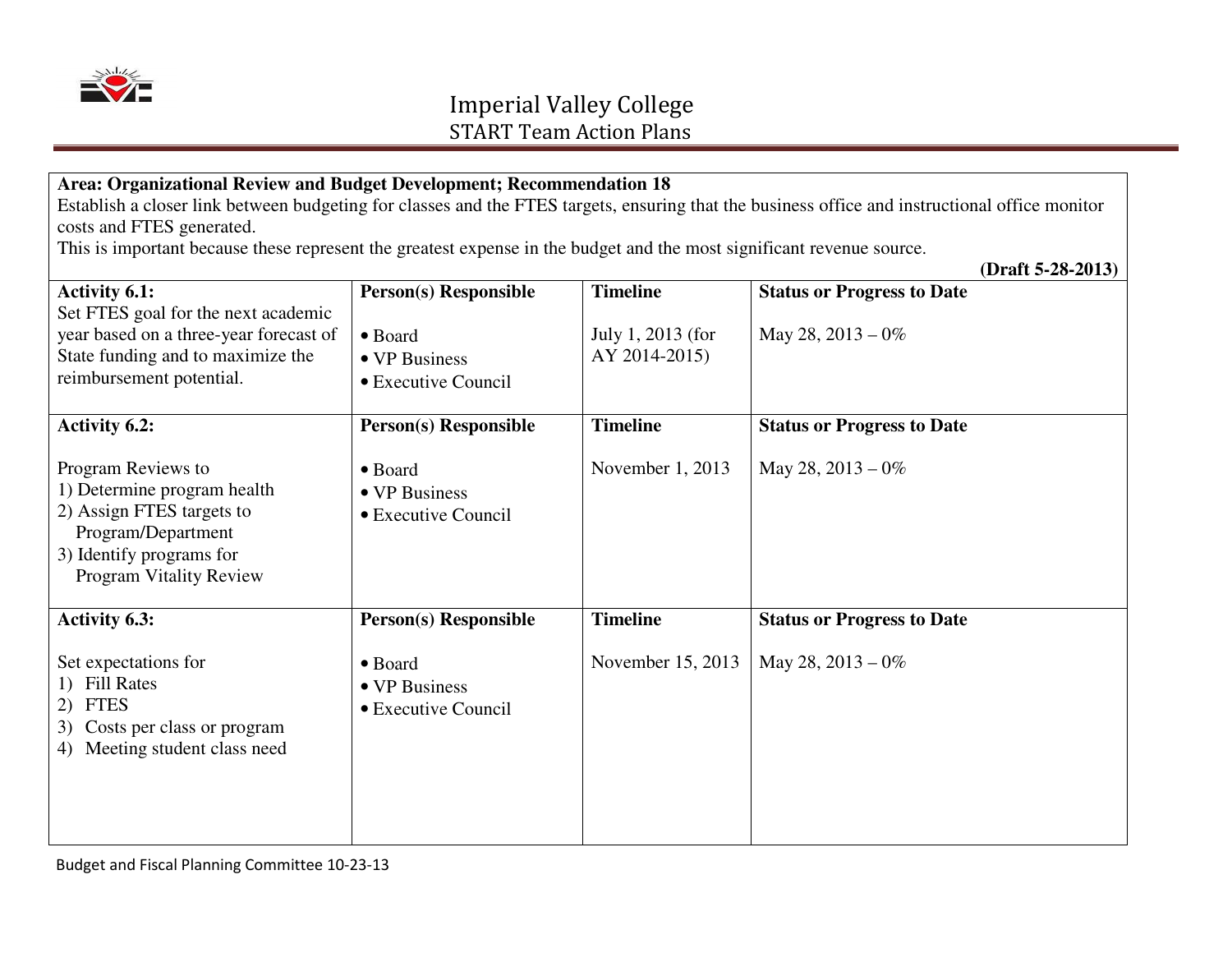

| <b>Activity 6.4:</b>                                                                                                                                 | <b>Person(s)</b> Responsible         | <b>Timeline</b>                                                                 | <b>Status or Progress to Date</b> |
|------------------------------------------------------------------------------------------------------------------------------------------------------|--------------------------------------|---------------------------------------------------------------------------------|-----------------------------------|
| Evaluate the effectiveness<br>Class/Schedule budget<br>1)<br><b>Targeted FTES</b><br>2)<br>3) Fill Rates<br>and include in EMP Evaluation<br>Section | • VP Business<br>• Executive Council | $4 x / year$ - after<br>census & end of<br>semester (starting)<br>AY 2014-2015) | May 28, $2013 - 0\%$              |
| <b>Activity 6.5</b>                                                                                                                                  | <b>Person(s) Responsible</b>         | <b>Timeline</b>                                                                 | <b>Status or Progress to Date</b> |
| Non-compliant areas to develop<br><b>Corrective Action Plan</b>                                                                                      | • VP Business<br>• Executive Council | <b>TBD</b>                                                                      | May 28, $2013 - 0\%$              |
| <b>Evidence:</b>                                                                                                                                     |                                      |                                                                                 |                                   |
| <b>Budget Monitoring Tool</b><br>$\bullet$                                                                                                           |                                      |                                                                                 |                                   |
| <b>EMP</b> Evaluation document<br>$\bullet$                                                                                                          |                                      |                                                                                 |                                   |
| <b>FTES</b> Reports<br>$\bullet$                                                                                                                     |                                      |                                                                                 |                                   |
| <b>Fill Rate Reports</b><br>$\bullet$                                                                                                                |                                      |                                                                                 |                                   |
| <b>Program Reviews</b><br>$\bullet$<br>Corrective Action Plans if triggered                                                                          |                                      |                                                                                 |                                   |
| $\bullet$                                                                                                                                            |                                      |                                                                                 |                                   |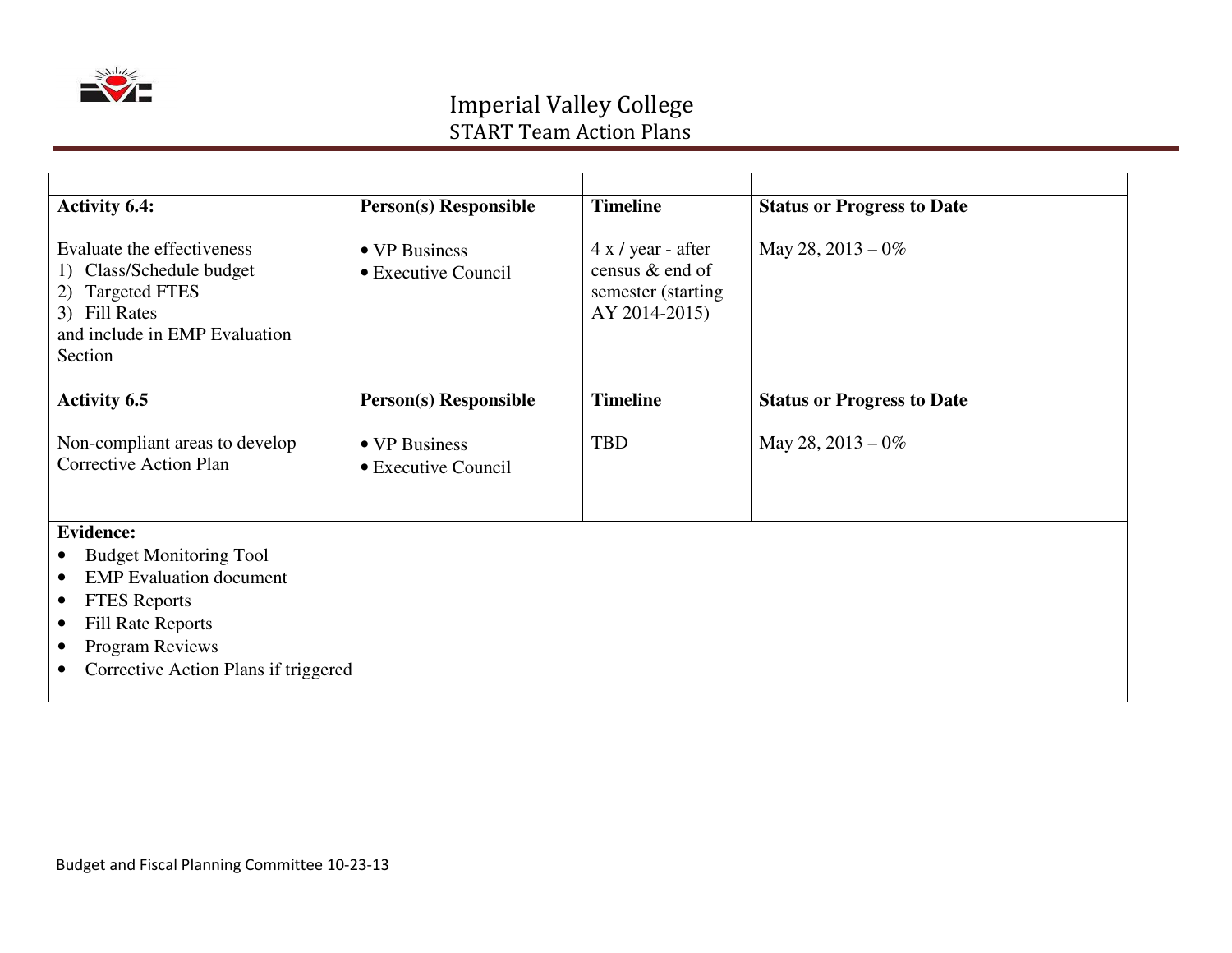

| <b>Area: Budget Monitoring; Recommendation 31</b>                                                                                  |                                                              |                   |                                                                                                                                      |  |  |  |
|------------------------------------------------------------------------------------------------------------------------------------|--------------------------------------------------------------|-------------------|--------------------------------------------------------------------------------------------------------------------------------------|--|--|--|
| Develop and share a regular schedule of FTES updates and modeling of annual FTES so that there is broad understanding of where the |                                                              |                   |                                                                                                                                      |  |  |  |
| college stands regarding FTES targets, providing time for corrective action if warranted.                                          |                                                              |                   |                                                                                                                                      |  |  |  |
|                                                                                                                                    | <b>Area: Enrollment and FTES Analysis: Recommendation 54</b> |                   |                                                                                                                                      |  |  |  |
|                                                                                                                                    |                                                              |                   | Communicate the FTES planning process to the entire college so that it guides decision-making processes throughout the organization. |  |  |  |
|                                                                                                                                    |                                                              |                   | (Draft 5-28-2013) (Modified 10-2-13)                                                                                                 |  |  |  |
| <b>Activity 7.1:</b>                                                                                                               | <b>Person(s) Responsible</b>                                 | <b>Timeline</b>   | <b>Status or Progress to Date</b>                                                                                                    |  |  |  |
| Set FTES goal for the next                                                                                                         |                                                              |                   |                                                                                                                                      |  |  |  |
| academic year based on the                                                                                                         | • Board                                                      | July 1, 2013 (for | May 28, $2013 - 0\%$                                                                                                                 |  |  |  |
| three-year forecast of State                                                                                                       | • VP Business                                                | AY 2014-2015)     |                                                                                                                                      |  |  |  |
| funding and to maximize the                                                                                                        | • Executive Council                                          |                   |                                                                                                                                      |  |  |  |
| reimbursement potential.                                                                                                           |                                                              |                   |                                                                                                                                      |  |  |  |
|                                                                                                                                    |                                                              |                   |                                                                                                                                      |  |  |  |
| <b>Activity 7.2:</b>                                                                                                               | <b>Person(s) Responsible</b>                                 | <b>Timeline</b>   | <b>Status or Progress to Date</b>                                                                                                    |  |  |  |
| Present information on the                                                                                                         | • Board                                                      | September 1, 2013 | May 28, $2013 - 0\%$                                                                                                                 |  |  |  |
| following items: Reserve of                                                                                                        | • VP Business                                                |                   |                                                                                                                                      |  |  |  |
| 16.6% target, FTES Status, and                                                                                                     | • Executive Council                                          |                   |                                                                                                                                      |  |  |  |
| Fill Rates at:                                                                                                                     |                                                              |                   |                                                                                                                                      |  |  |  |
| <b>Staff Development</b>                                                                                                           |                                                              |                   |                                                                                                                                      |  |  |  |
| Meetings                                                                                                                           |                                                              |                   |                                                                                                                                      |  |  |  |
| Town Hall Meetings and/or<br>$\bullet$                                                                                             |                                                              |                   |                                                                                                                                      |  |  |  |
| President's Monthly                                                                                                                |                                                              |                   |                                                                                                                                      |  |  |  |
| Update                                                                                                                             |                                                              |                   |                                                                                                                                      |  |  |  |
| <b>Participatory Meetings</b>                                                                                                      |                                                              |                   |                                                                                                                                      |  |  |  |
| <b>Campus Hours</b>                                                                                                                |                                                              |                   |                                                                                                                                      |  |  |  |
|                                                                                                                                    |                                                              |                   |                                                                                                                                      |  |  |  |
|                                                                                                                                    |                                                              |                   |                                                                                                                                      |  |  |  |
|                                                                                                                                    |                                                              |                   |                                                                                                                                      |  |  |  |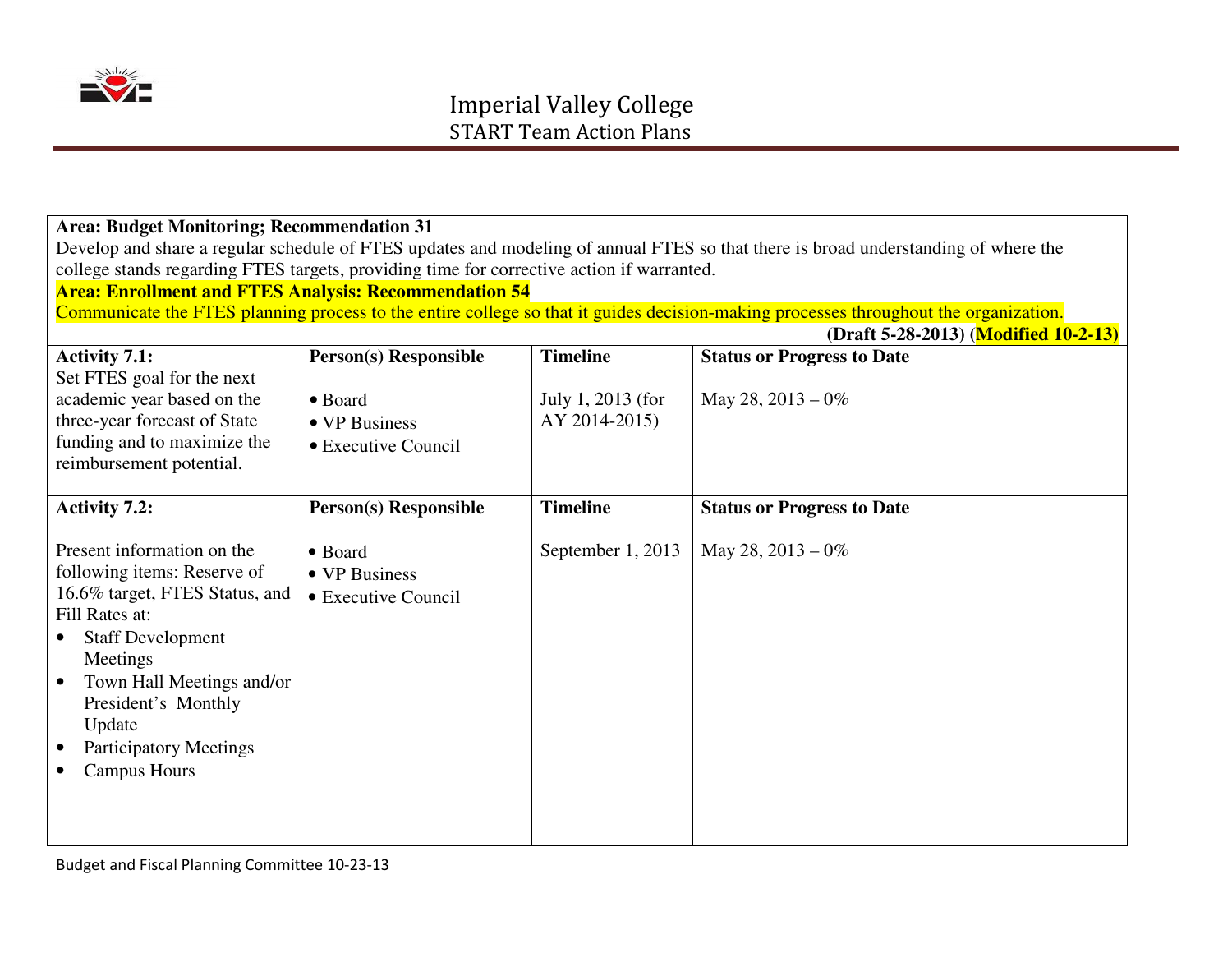

| <b>Activity 7.3A:</b>                                                                                                                                                                                                                                                                                   | <b>Person(s) Responsible</b>                                                      | <b>Timeline</b>                    | <b>Status or Progress to Date</b>                         |
|---------------------------------------------------------------------------------------------------------------------------------------------------------------------------------------------------------------------------------------------------------------------------------------------------------|-----------------------------------------------------------------------------------|------------------------------------|-----------------------------------------------------------|
| Send routine 'All User' email<br>with data on targeted<br>1) Fill Rates; and<br>2) FTES<br>Use a 'tailored' dashboard                                                                                                                                                                                   | • Board<br>• VP Business<br>• Executive Council                                   | August 20, 2013                    | May 28, $2013 - 0\%$                                      |
| concept<br><b>Activity 7.3B</b><br>Present a mini budget 101<br>workshop which will include<br>seven major elements of the<br>budget, including income<br>sources, expenditures, and<br>unmet needs.                                                                                                    | <b>Person Responsible</b><br>• VP Business<br>with assistance of Carlos<br>Fletes | <b>Timeline</b><br>October 1, 2013 | <b>Status or Progress to Date</b><br>May 28, $2013 - 0\%$ |
| <b>Activity 7.4:</b>                                                                                                                                                                                                                                                                                    | <b>Person(s) Responsible</b>                                                      | <b>Timeline</b>                    | <b>Status or Progress to Date</b>                         |
| Evaluate the effectiveness of<br>communication via pre and<br>post electronic surveys that<br>inquire about the following:<br>1)Targeted FTES<br>2) Fill Rates<br>3) Triggers for Corrective<br><b>Action Plans</b><br>4) Source of income, unmet<br>needs,<br>and include in EMP Evaluation<br>Section | • President's Office<br>• Executive Council<br>• Institutional Researcher         | <b>TBD</b>                         | May 28, $2013 - 0\%$                                      |

Budget and Fiscal Planning Committee 10-23-13